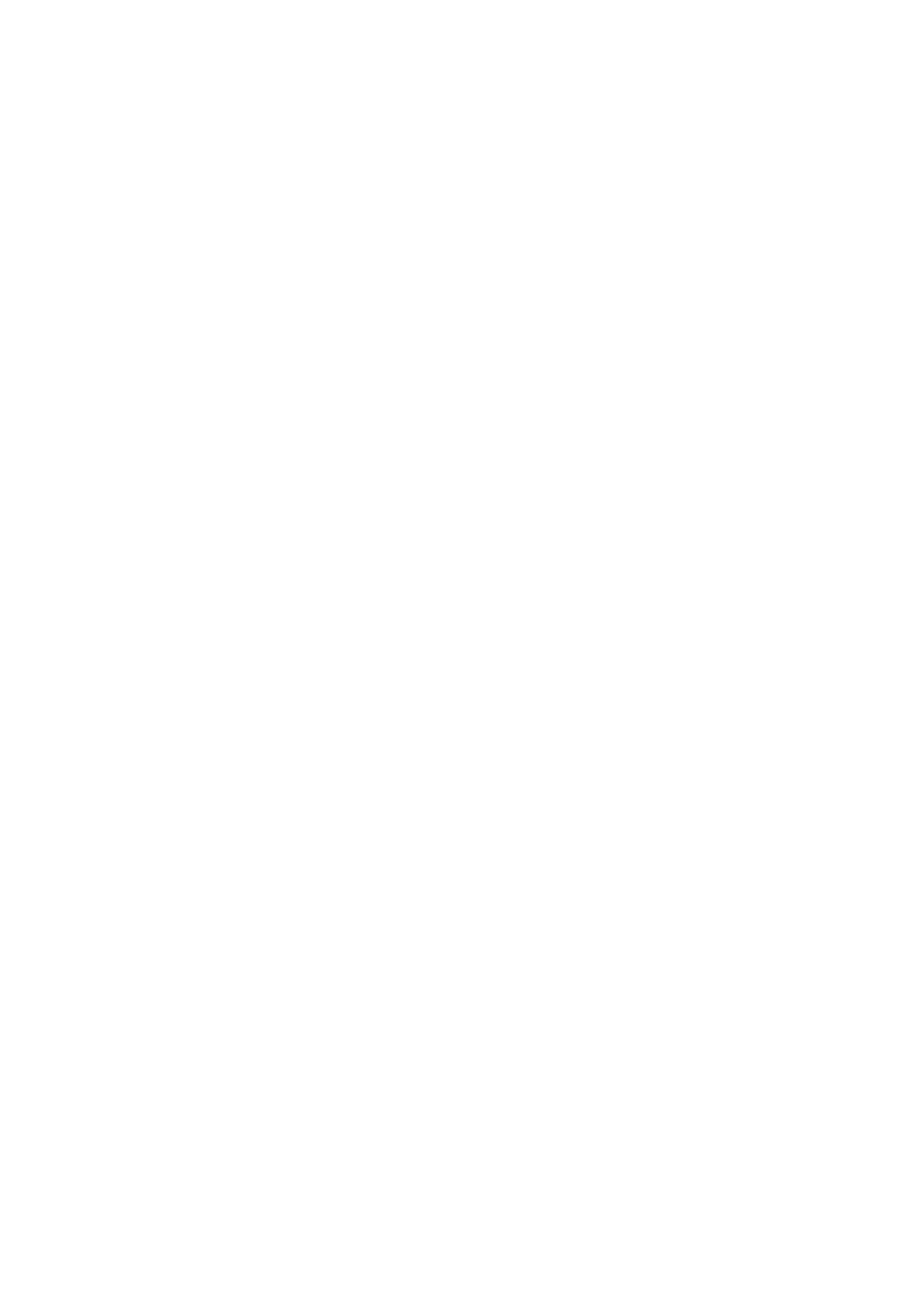# SECTION III. SECTION III. FORMAT & ANNEXURES TO BE FILLED UP & SUBMITTED IN TECHNO COMMERCIAL BID

### E TENDER NO. BNPM/OTE/EB/0152/2022-23, dated 14.06.2022

### (To be submitted on the letterhead)

### DECLARATION

I) We do hereby declare that,

1. We have not been blacklisted/ debarred by BNPMIPL/ BRBNMPL/ SPMCIL or any Govt. Departments for participation in tenders. The information provided above is correct and true to the best of my knowledge and belief.

2. The director/proprietor of the bidding firm are not closely related to BNPMIPL.

In case, at any time the information furnished is found to be false, you may disqualify/ debar me/ us as deemed fit.

II) We do hereby declare that we have read and understood all terms and conditions, scope of work of tender document and confirm to abide to those conditions without any counter conditions.

Authorised Signatory

\_\_\_\_\_\_\_\_\_\_\_\_\_\_\_\_\_\_\_

Name of the Person Signing the Tender \_\_\_\_\_\_\_\_\_\_\_\_\_\_\_\_\_\_\_\_\_\_\_\_\_\_

Designation

Seal with address

Address of local office \_\_\_\_\_\_\_\_\_\_\_\_\_\_\_\_\_\_\_\_\_\_\_\_\_\_